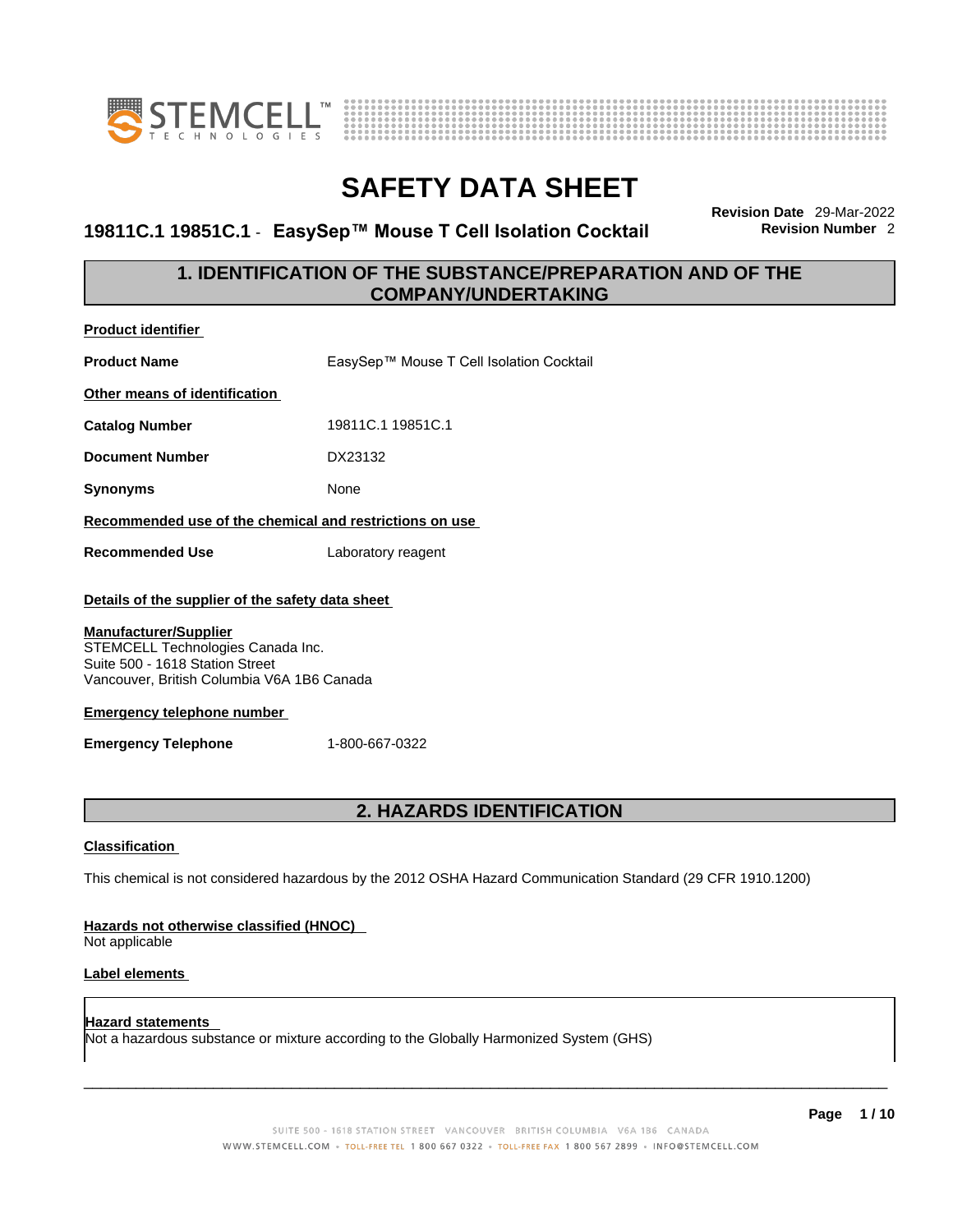



# \_\_\_\_\_\_\_\_\_\_\_\_\_\_\_\_\_\_\_\_\_\_\_\_\_\_\_\_\_\_\_\_\_\_\_\_\_\_\_\_\_\_\_\_\_\_\_\_\_\_\_\_\_\_\_\_\_\_\_\_\_\_\_\_\_\_\_\_\_\_\_\_\_\_\_\_\_\_\_\_\_\_\_\_\_\_\_\_\_\_\_\_\_ **Revision Date** 29-Mar-2022 **19811C.1 19851C.1** - **EasySep™ Mouse T Cell Isolation Cocktail Revision Number** 2

The product contains no substances which at their given concentration, are considered to be hazardous to health.

**Appearance** Clear **Physical state** Liquid

**Odor** No data available

**Other Information**  Not applicable

#### **Unknown acute toxicity** 0 % of the mixture consists of ingredient(s) of unknown toxicity

- 0 % of the mixture consists of ingredient(s) of unknown acute oral toxicity
- 0 % of the mixture consists of ingredient(s) of unknown acute dermal toxicity
- 0 % of the mixture consists of ingredient(s) of unknown acute inhalation toxicity (gas)
- 0 % of the mixture consists of ingredient(s) of unknown acute inhalation toxicity (vapor)

0 % of the mixture consists of ingredient(s) of unknown acute inhalation toxicity (dust/mist)

### **3. COMPOSITION/INFORMATION ON INGREDIENTS**

### **Substance**

Not applicable.

#### **Mixture**

Not a hazardous substance or mixture according to the Globally Harmonized System (GHS)

\*The exact percentage (concentration) of composition has been withheld as a trade secret.

### **4. FIRST AID MEASURES**

### **Description of first aid measures**

| <b>Inhalation</b>   | Remove to fresh air.                                                                                                    |
|---------------------|-------------------------------------------------------------------------------------------------------------------------|
| Eye contact         | Rinse thoroughly with plenty of water for at least 15 minutes, lifting lower and upper eyelids.<br>Consult a physician. |
| <b>Skin contact</b> | Wash skin with soap and water.                                                                                          |
| <b>Ingestion</b>    | Clean mouth with water and drink afterwards plenty of water.                                                            |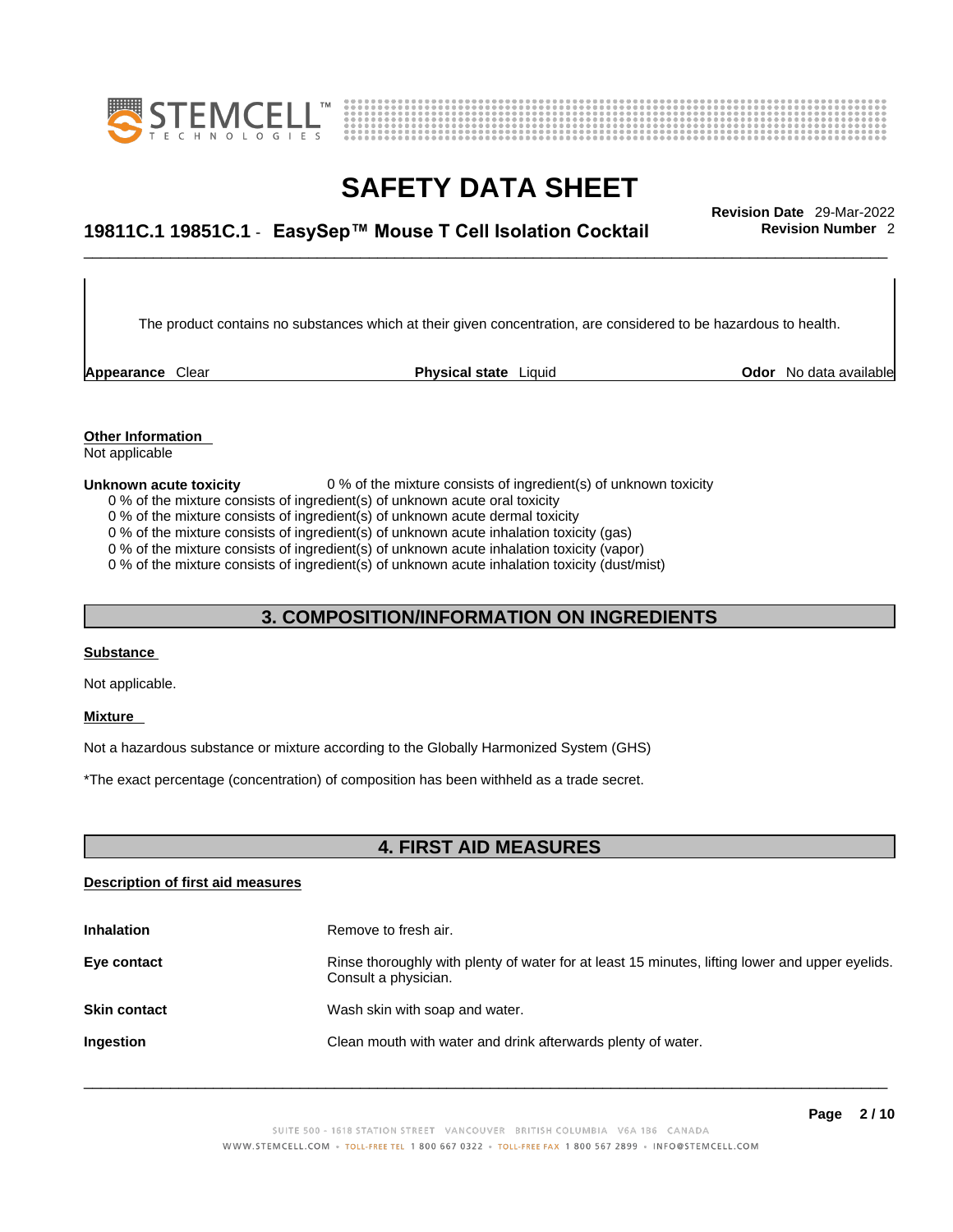



# \_\_\_\_\_\_\_\_\_\_\_\_\_\_\_\_\_\_\_\_\_\_\_\_\_\_\_\_\_\_\_\_\_\_\_\_\_\_\_\_\_\_\_\_\_\_\_\_\_\_\_\_\_\_\_\_\_\_\_\_\_\_\_\_\_\_\_\_\_\_\_\_\_\_\_\_\_\_\_\_\_\_\_\_\_\_\_\_\_\_\_\_\_ **Revision Date** 29-Mar-2022 **19811C.1 19851C.1** - **EasySep™ Mouse T Cell Isolation Cocktail Revision Number** 2

| Most important symptoms and effects, both acute and delayed                                                      |                                                                                                                                       |  |
|------------------------------------------------------------------------------------------------------------------|---------------------------------------------------------------------------------------------------------------------------------------|--|
| <b>Symptoms</b>                                                                                                  | No information available.                                                                                                             |  |
|                                                                                                                  | <u>Indication of any immediate medical attention and special treatment needed</u>                                                     |  |
| Note to physicians                                                                                               | Treat symptomatically.                                                                                                                |  |
| <b>5. FIRE-FIGHTING MEASURES</b>                                                                                 |                                                                                                                                       |  |
| <b>Suitable Extinguishing Media</b>                                                                              | Use extinguishing measures that are appropriate to local circumstances and the<br>surrounding environment.                            |  |
| Unsuitable extinguishing media                                                                                   | CAUTION: Use of water spray when fighting fire may be inefficient.                                                                    |  |
| Specific hazards arising from the<br>chemical                                                                    | No information available.                                                                                                             |  |
| <b>Explosion data</b><br><b>Sensitivity to Mechanical Impact None.</b><br><b>Sensitivity to Static Discharge</b> | None.                                                                                                                                 |  |
| Special protective equipment for<br>fire-fighters                                                                | Firefighters should wear self-contained breathing apparatus and full firefighting turnout<br>gear. Use personal protection equipment. |  |

### **6. ACCIDENTAL RELEASE MEASURES**

### **Personal precautions, protective equipment and emergency procedures**

| <b>Personal precautions</b>                          | Ensure adequate ventilation.                                                         |
|------------------------------------------------------|--------------------------------------------------------------------------------------|
|                                                      |                                                                                      |
|                                                      |                                                                                      |
| <b>Environmental precautions</b>                     | See Section 12 for additional Ecological Information.                                |
| Methods and material for containment and cleaning up |                                                                                      |
| <b>Methods for containment</b>                       | Prevent further leakage or spillage if safe to do so.                                |
| Methods for cleaning up                              | Pick up and transfer to properly labeled containers.                                 |
| Prevention of secondary hazards                      | Clean contaminated objects and areas thoroughly observing environmental regulations. |
| <b>Environmental precautions</b>                     |                                                                                      |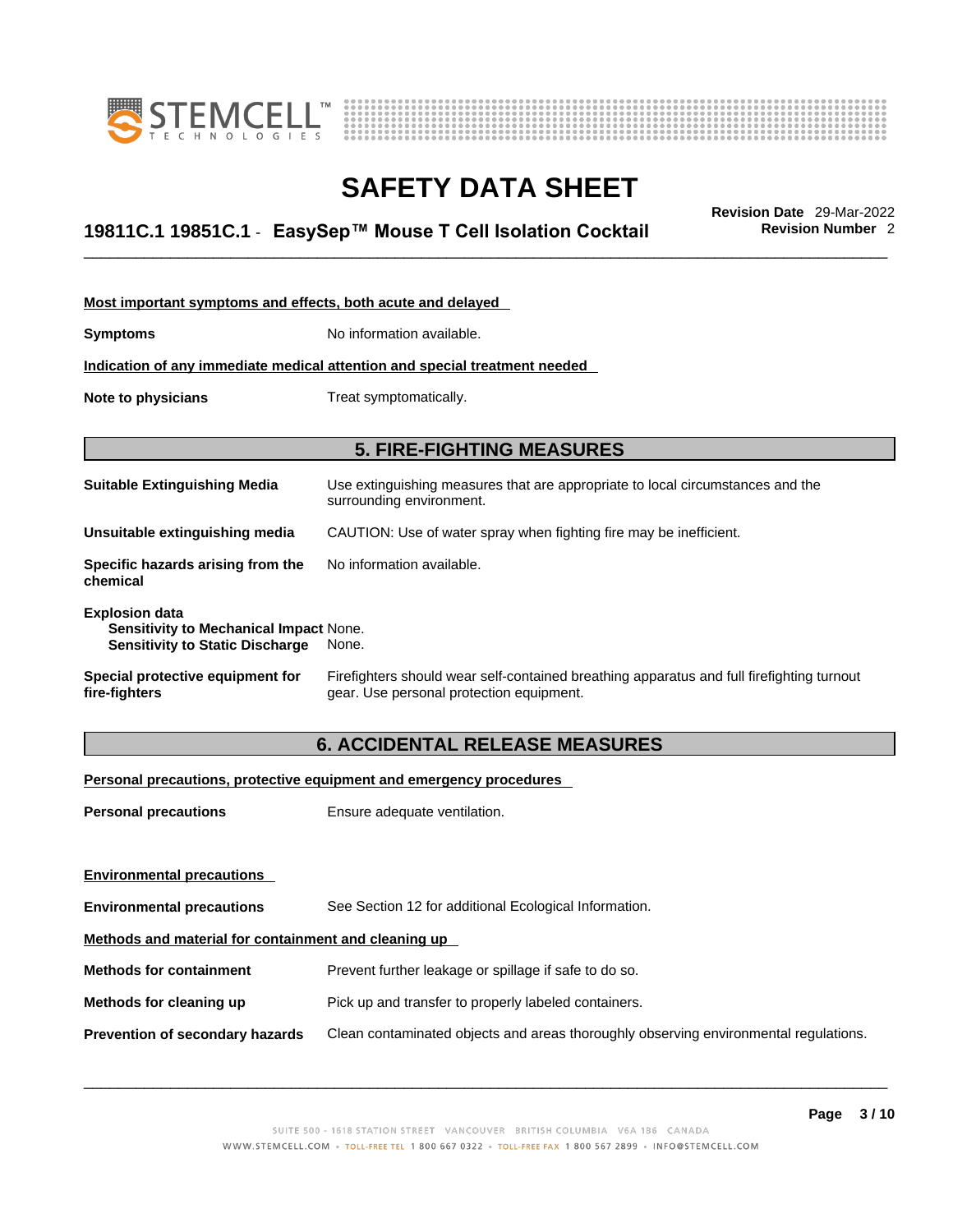



# \_\_\_\_\_\_\_\_\_\_\_\_\_\_\_\_\_\_\_\_\_\_\_\_\_\_\_\_\_\_\_\_\_\_\_\_\_\_\_\_\_\_\_\_\_\_\_\_\_\_\_\_\_\_\_\_\_\_\_\_\_\_\_\_\_\_\_\_\_\_\_\_\_\_\_\_\_\_\_\_\_\_\_\_\_\_\_\_\_\_\_\_\_ **Revision Date** 29-Mar-2022 **19811C.1 19851C.1** - **EasySep™ Mouse T Cell Isolation Cocktail Revision Number** 2

|                                                              | 7. HANDLING AND STORAGE                                                                                                                                                     |
|--------------------------------------------------------------|-----------------------------------------------------------------------------------------------------------------------------------------------------------------------------|
| <b>Precautions for safe handling</b>                         |                                                                                                                                                                             |
| Advice on safe handling                                      | Handle in accordance with good industrial hygiene and safety practice.                                                                                                      |
| Conditions for safe storage, including any incompatibilities |                                                                                                                                                                             |
| <b>Storage Conditions</b>                                    | Store in accordance with information listed on the Product Information Sheet (PIS).                                                                                         |
|                                                              |                                                                                                                                                                             |
|                                                              | 8. EXPOSURE CONTROLS/PERSONAL PROTECTION                                                                                                                                    |
| <b>Control parameters</b>                                    |                                                                                                                                                                             |
| <b>Exposure Limits</b>                                       | This product, as supplied, does not contain any hazardous materials with occupational<br>exposure limits established by the region specific regulatory bodies.              |
| <b>Appropriate engineering controls</b>                      |                                                                                                                                                                             |
| <b>Engineering controls</b>                                  | Showers<br>Eyewash stations<br>Ventilation systems.                                                                                                                         |
|                                                              | Individual protection measures, such as personal protective equipment                                                                                                       |
| <b>Eye/face protection</b>                                   | No special protective equipment required.                                                                                                                                   |
| Skin and body protection                                     | No special protective equipment required.                                                                                                                                   |
| <b>Respiratory protection</b>                                | No protective equipment is needed under normal use conditions. If exposure limits are<br>exceeded or irritation is experienced, ventilation and evacuation may be required. |
| <b>General hygiene considerations</b>                        | Handle in accordance with good industrial hygiene and safety practice.                                                                                                      |

### **9. PHYSICAL AND CHEMICAL PROPERTIES**

**Information on basic physical and chemical properties Physical state** Liquid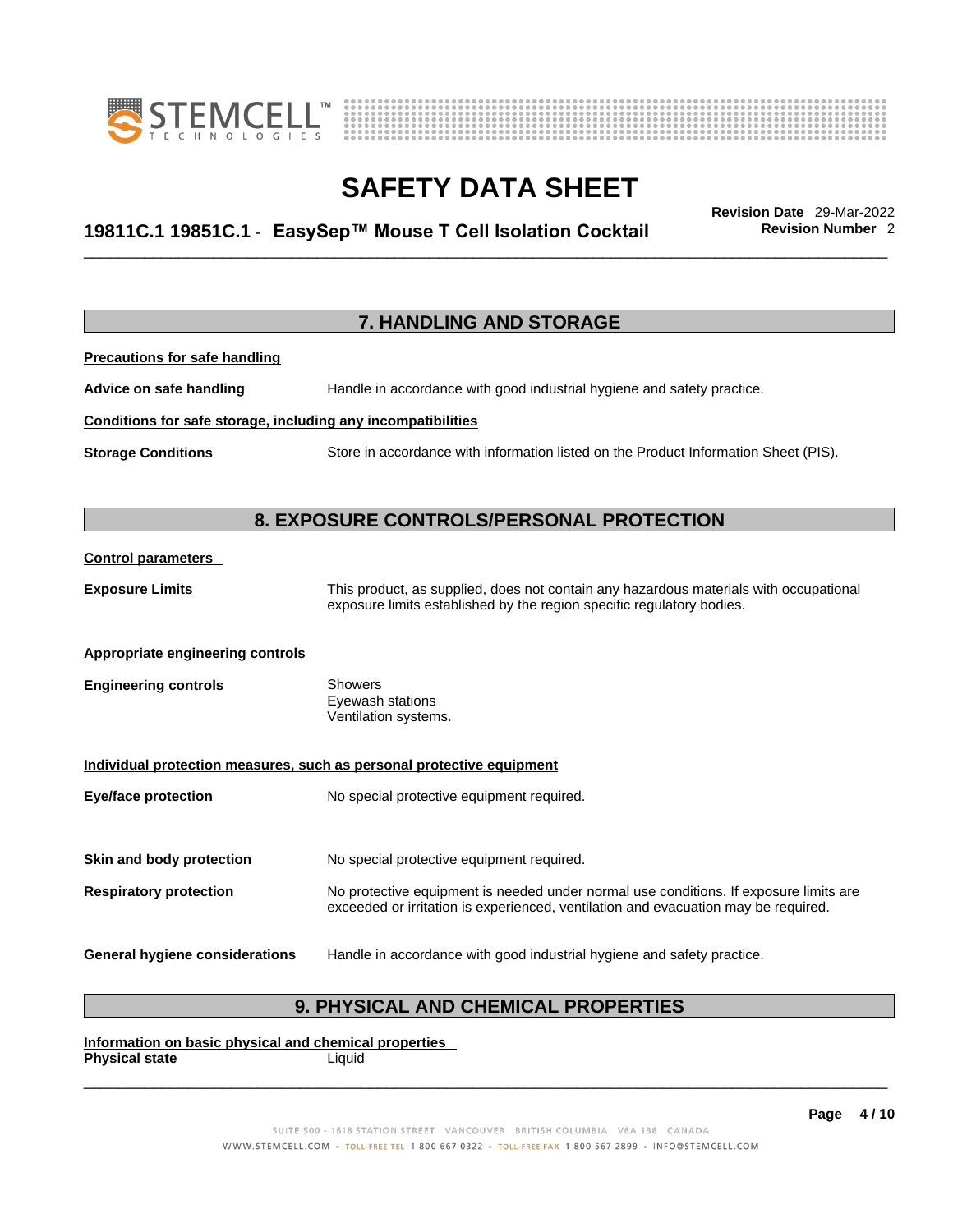



# \_\_\_\_\_\_\_\_\_\_\_\_\_\_\_\_\_\_\_\_\_\_\_\_\_\_\_\_\_\_\_\_\_\_\_\_\_\_\_\_\_\_\_\_\_\_\_\_\_\_\_\_\_\_\_\_\_\_\_\_\_\_\_\_\_\_\_\_\_\_\_\_\_\_\_\_\_\_\_\_\_\_\_\_\_\_\_\_\_\_\_\_\_ **Revision Date** 29-Mar-2022 **19811C.1 19851C.1** - **EasySep™ Mouse T Cell Isolation Cocktail Revision Number** 2

**Appearance Clear** 

**Explosive properties**<br> **Oxidizing properties**<br> **Oxidizing properties**<br> **No information available Oxidizing properties Property Remarks • Remarks • Remarks • Remarks • Remarks • Remarks • Remarks • Method pH**<br> **No data available** Mome known<br> **No data available** Mome known<br>
None known **Melting point / freezing point** No data available<br> **Boiling point / boiling range** No data available **Boiling point / boiling range** No data available **None known**<br>
No data available **None known**<br>
None known **Evaporation rate Cone Cone Access Mone Cone Cone Cone Access Provident Cone Cone Access Provident Cone known**<br> **Flammability (solid. gas)** No data available Cone Cone Known **Flammability (solid, gas)** No data available None known **Flammability Limit in Air None known None known Upper flammability limit:** No data available **Lower flammability limit:** No data available **Vapor pressure** 1980 in the Modata available 1980 in the known None known<br> **Vapor density** 1980 in the None Known None known None known **Vapor density** No data available None known **Relative density Water solubility** No data available None known **Solubility in other solvents** No data available None known **Partition coefficient**<br> **Autoignition temperature**<br>
No data available None Known<br>
None known **Autoignition temperature** Mo data available Mone known<br> **Decomposition temperature** No data available None known **Decomposition temperature** No data available<br> **Kinematic viscosity** No data available **Kinematic viscosity No data available None known**<br> **Discussible No data available None known**<br>
None known **Dynamic viscosity No data available None known** 

**Other Information** 

**Color Color Color Color Color Color Color Color Color Color Color Color Color Color Color Color Color Color Color Color Color Color Color Color Color Color Color Color Odor No data available**<br> **Odor threshold No data available** No data available

**No data available** 

**Softening point**<br> **Molecular weight**<br> **Molecular weight**<br> **Molecular weight**<br> **Molecular weight No information available Molecular formula** No information available **VOC Content (%)**<br> **Content (%)**<br>
No information available<br>
No information available **No information available Bulk density No information available** 

### **10. STABILITY AND REACTIVITY**

| Reactivity                                                              | No information available.                                 |
|-------------------------------------------------------------------------|-----------------------------------------------------------|
| Chemical stability                                                      | Stable under recommended transport or storage conditions. |
| <b>Possibility of hazardous reactions</b> None under normal processing. |                                                           |
| <b>Conditions to avoid</b>                                              | None known based on information supplied.                 |
| Incompatible materials                                                  | None known based on information supplied.                 |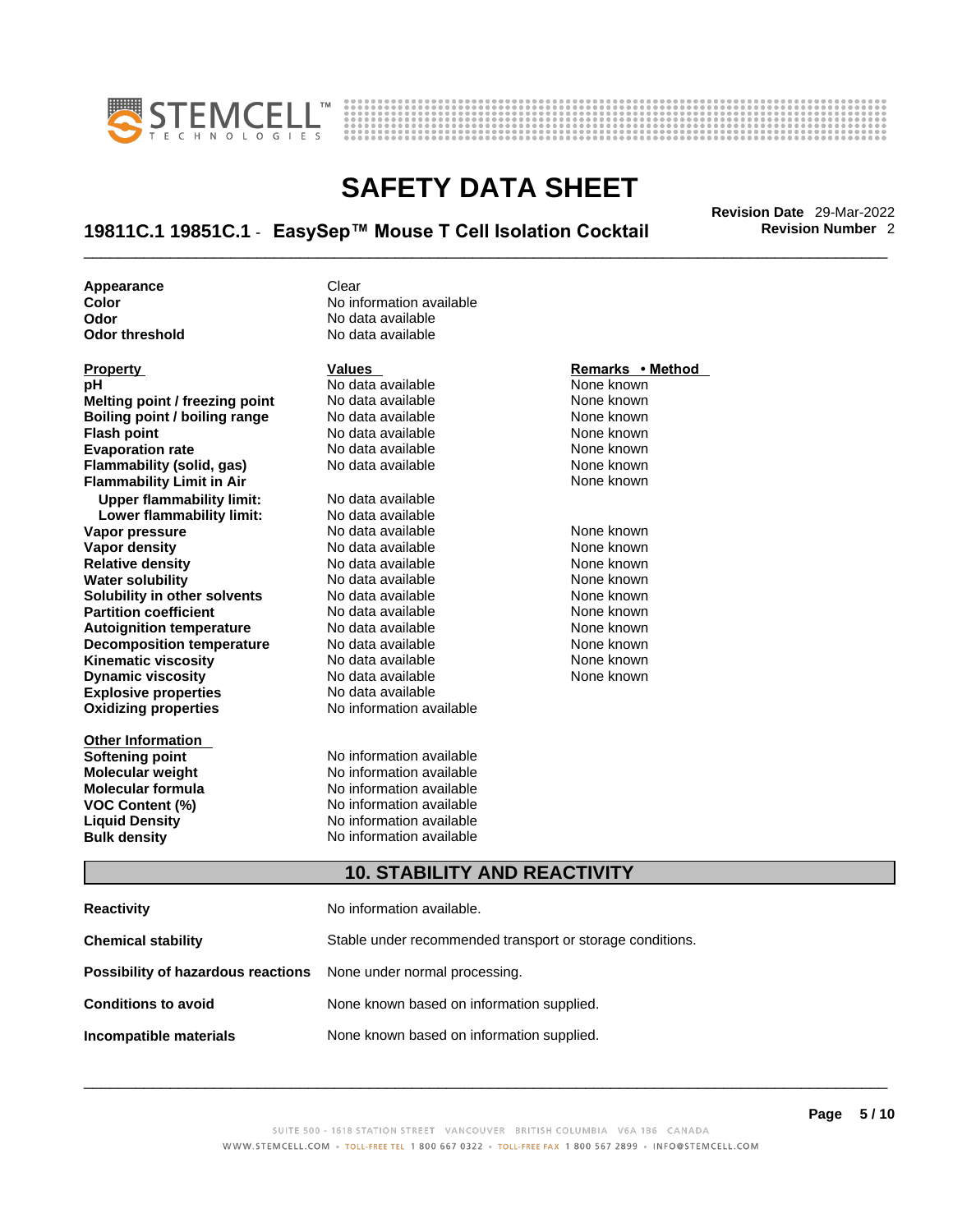



# \_\_\_\_\_\_\_\_\_\_\_\_\_\_\_\_\_\_\_\_\_\_\_\_\_\_\_\_\_\_\_\_\_\_\_\_\_\_\_\_\_\_\_\_\_\_\_\_\_\_\_\_\_\_\_\_\_\_\_\_\_\_\_\_\_\_\_\_\_\_\_\_\_\_\_\_\_\_\_\_\_\_\_\_\_\_\_\_\_\_\_\_\_ **Revision Date** 29-Mar-2022 **19811C.1 19851C.1** - **EasySep™ Mouse T Cell Isolation Cocktail Revision Number** 2

**Hazardous decomposition products** None known based on information supplied.

### **11. TOXICOLOGICAL INFORMATION**

**Information on likely routes of exposure**

**Product Information**

| <b>Inhalation</b>                                       | Specific test data for the substance or mixture is not available.            |
|---------------------------------------------------------|------------------------------------------------------------------------------|
| Eye contact                                             | Specific test data for the substance or mixture is not available.            |
| <b>Skin contact</b>                                     | Specific test data for the substance or mixture is not available.            |
| Ingestion                                               | Specific test data for the substance or mixture is not available.            |
|                                                         | Symptoms related to the physical, chemical and toxicological characteristics |
| Symptoms                                                | No information available.                                                    |
| <b>Numerical measures of toxicity</b><br>Acute toxicity |                                                                              |

**Unknown acute toxicity** 0 % of the mixture consists of ingredient(s) of unknown toxicity 0 % of the mixture consists of ingredient(s) of unknown acute oral toxicity

0 % of the mixture consists of ingredient(s) of unknown acute dermal toxicity

 $0$  % of the mixture consists of ingredient(s) of unknown acute inhalation toxicity (gas)

0 % of the mixture consists of ingredient(s) of unknown acute inhalation toxicity (vapor)

0 % of the mixture consists of ingredient(s) of unknown acute inhalation toxicity (dust/mist)

Product Information

### **Delayed and immediate effects as well as chronic effects from short and long-term exposure**

| <b>Skin corrosion/irritation</b>  | No information available. |
|-----------------------------------|---------------------------|
| <b>Product Information</b>        |                           |
| Serious eye damage/eye irritation | No information available. |
| <b>Product Information</b>        |                           |
| Respiratory or skin sensitization | No information available. |
| <b>Product Information</b>        |                           |
| <b>Germ cell mutagenicity</b>     | No information available. |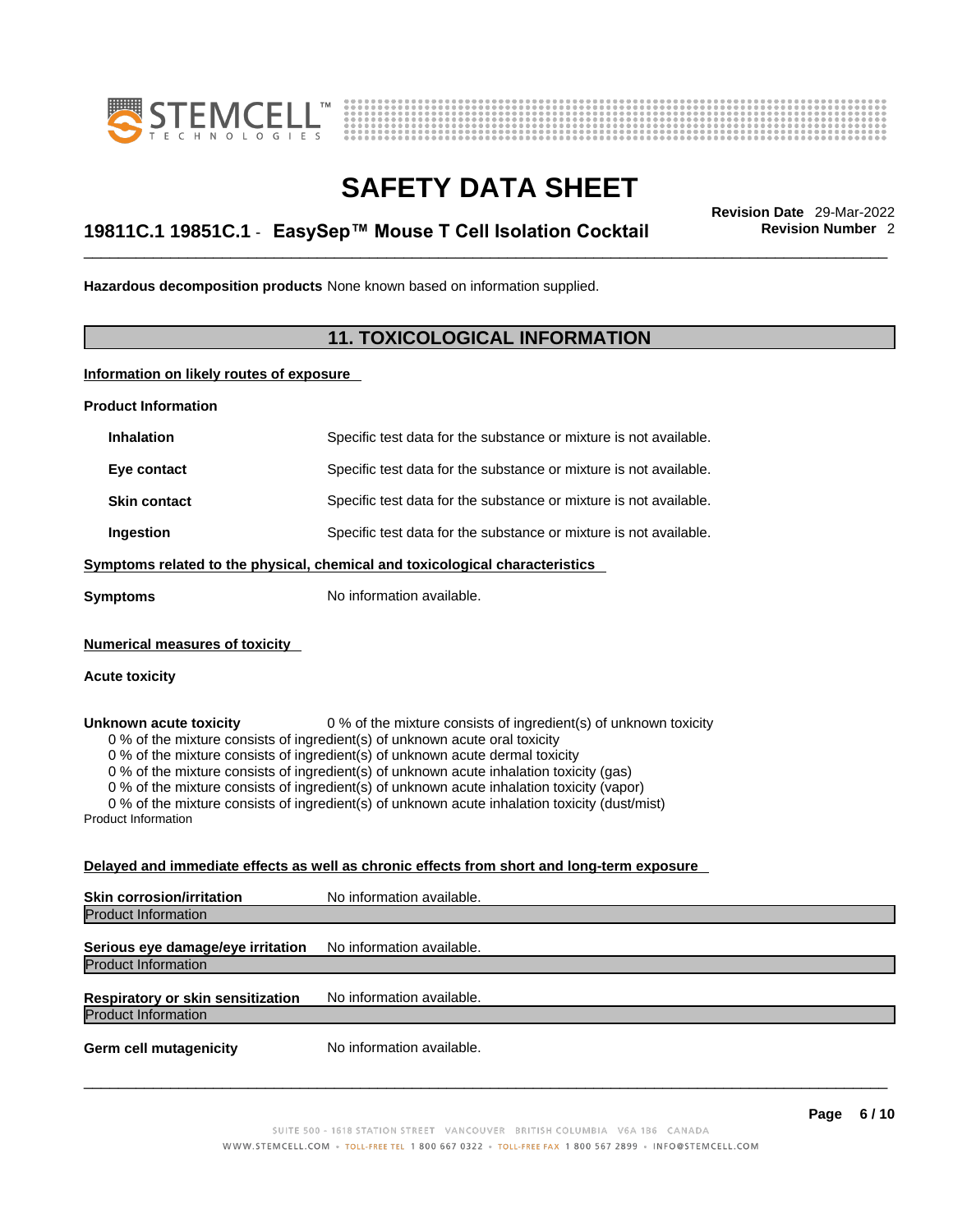



# \_\_\_\_\_\_\_\_\_\_\_\_\_\_\_\_\_\_\_\_\_\_\_\_\_\_\_\_\_\_\_\_\_\_\_\_\_\_\_\_\_\_\_\_\_\_\_\_\_\_\_\_\_\_\_\_\_\_\_\_\_\_\_\_\_\_\_\_\_\_\_\_\_\_\_\_\_\_\_\_\_\_\_\_\_\_\_\_\_\_\_\_\_ **Revision Date** 29-Mar-2022 **19811C.1 19851C.1** - **EasySep™ Mouse T Cell Isolation Cocktail Revision Number** 2

| <b>Product Information</b>             |                                                                                                                    |
|----------------------------------------|--------------------------------------------------------------------------------------------------------------------|
| Carcinogenicity                        | No information available.                                                                                          |
| <b>Reproductive toxicity</b>           | No information available.                                                                                          |
|                                        | <b>Product Information</b>                                                                                         |
| <b>STOT - single exposure</b>          | No information available.                                                                                          |
|                                        | <b>Product Information</b>                                                                                         |
| <b>STOT - repeated exposure</b>        | No information available.                                                                                          |
|                                        | <b>Product Information</b>                                                                                         |
| <b>Aspiration hazard</b>               | No information available.                                                                                          |
|                                        | <b>12. ECOLOGICAL INFORMATION</b>                                                                                  |
| <b>Ecotoxicity</b>                     |                                                                                                                    |
|                                        | <b>Product Information</b>                                                                                         |
| <b>Persistence and degradability</b>   | No information available.                                                                                          |
| <b>Bioaccumulation</b>                 | There is no data for this product.                                                                                 |
| Other adverse effects                  | No information available.                                                                                          |
|                                        |                                                                                                                    |
|                                        | <b>13. DISPOSAL CONSIDERATIONS</b>                                                                                 |
| <b>Waste treatment methods</b>         |                                                                                                                    |
| Waste from residues/unused<br>products | Dispose of in accordance with local regulations. Dispose of waste in accordance with<br>environmental legislation. |
| <b>Contaminated packaging</b>          | Do not reuse empty containers.                                                                                     |
| <b>US EPA Waste Number</b>             | P <sub>105</sub>                                                                                                   |
|                                        |                                                                                                                    |
|                                        |                                                                                                                    |

### **14. TRANSPORT INFORMATION**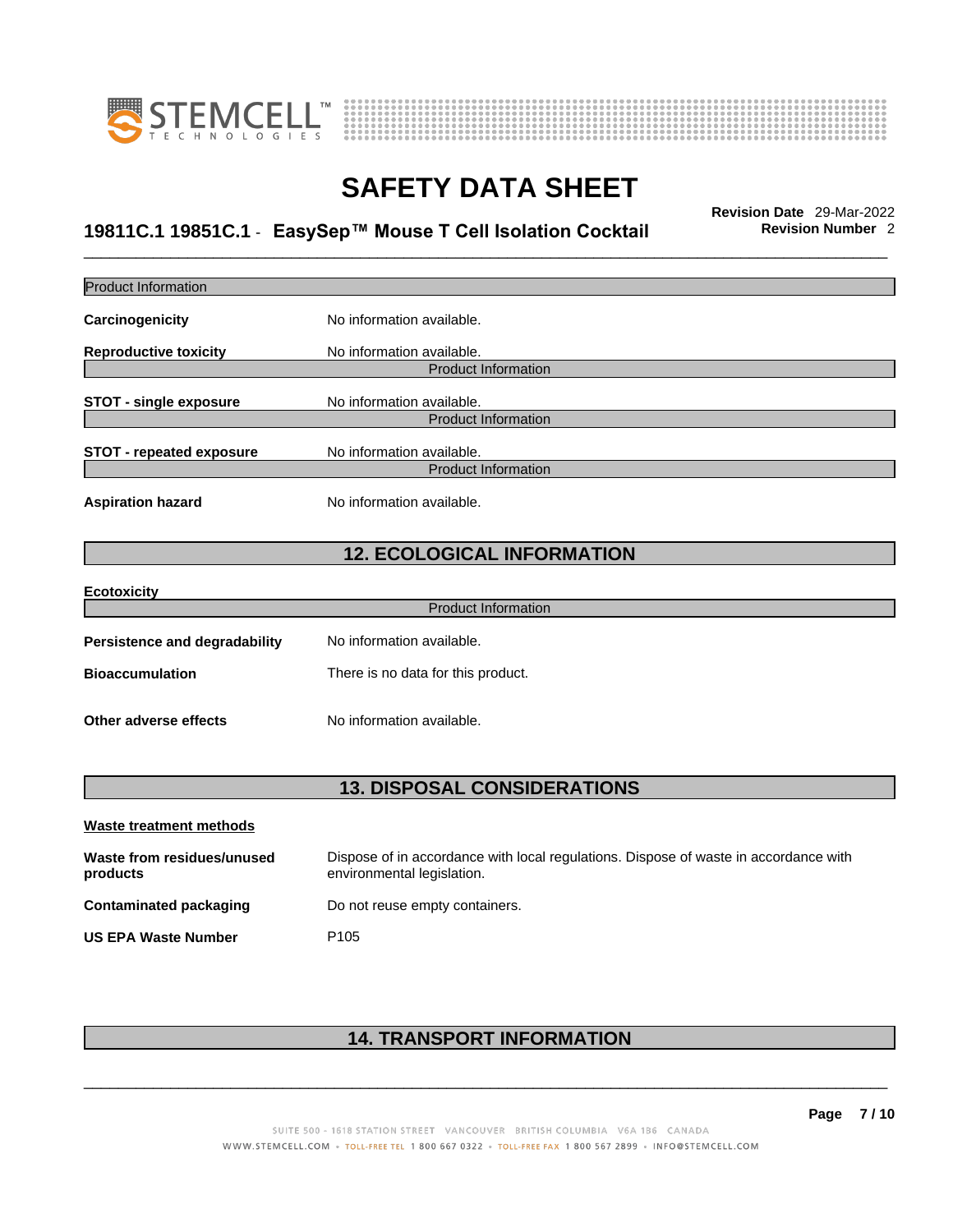



# \_\_\_\_\_\_\_\_\_\_\_\_\_\_\_\_\_\_\_\_\_\_\_\_\_\_\_\_\_\_\_\_\_\_\_\_\_\_\_\_\_\_\_\_\_\_\_\_\_\_\_\_\_\_\_\_\_\_\_\_\_\_\_\_\_\_\_\_\_\_\_\_\_\_\_\_\_\_\_\_\_\_\_\_\_\_\_\_\_\_\_\_\_ **Revision Date** 29-Mar-2022 **19811C.1 19851C.1** - **EasySep™ Mouse T Cell Isolation Cocktail Revision Number** 2

| DOT         | Not regulated |
|-------------|---------------|
| <u>TDG</u>  | Not regulated |
| <b>MEX</b>  | Not regulated |
| ICAO (air)  | Not regulated |
| IATA        | Not regulated |
| <b>IMDG</b> | Not regulated |
| <b>RID</b>  | Not regulated |
| <b>ADR</b>  | Not regulated |
| ADN         | Not regulated |

**15. REGULATORY INFORMATION International Inventories TSCA** Complies<br> **DSL/NDSL** Complies **DSL/NDSL** Complies **EINECS/ELINCS**<br>ENCS **ENCS** Does not comply<br> **IECSC** Complies **IECSC** Complies<br> **IECSC** Complies<br>
Does not **KECL CONSERVANCE CONSERVANCE CONSERVANCE CONSERVANCE CONSERVANCE CONSERVANCE CONSERVANCE CONSERVANCE CONSERVANCE CONSERVANCE CONSERVANCE CONSERVANCE CONSERVANCE CONSERVANCE CONSERVANCE CONSERVANCE CONSERVANCE CONSERVANCE PICCS** Does not comply<br>**AICS** Complies **AICS** Complies

 **Legend:** 

 **TSCA** - United States Toxic Substances Control Act Section 8(b) Inventory

 **DSL/NDSL** - Canadian Domestic Substances List/Non-Domestic Substances List

 **EINECS/ELINCS** - European Inventory of Existing Chemical Substances/European List of Notified Chemical Substances

 **ENCS** - Japan Existing and New Chemical Substances

 **IECSC** - China Inventory of Existing Chemical Substances

 **KECL** - Korean Existing and Evaluated Chemical Substances

 **PICCS** - Philippines Inventory of Chemicals and Chemical Substances

 **AICS** - Australian Inventory of Chemical Substances

### **US Federal Regulations**

#### **SARA 313**

Section 313 of Title III of the Superfund Amendments and Reauthorization Act of 1986 (SARA). This product does not contain any chemicals which are subject to the reporting requirements of the Act and Title 40 of the Code of Federal Regulations, Part 372.

### **SARA 311/312 Hazard Categories**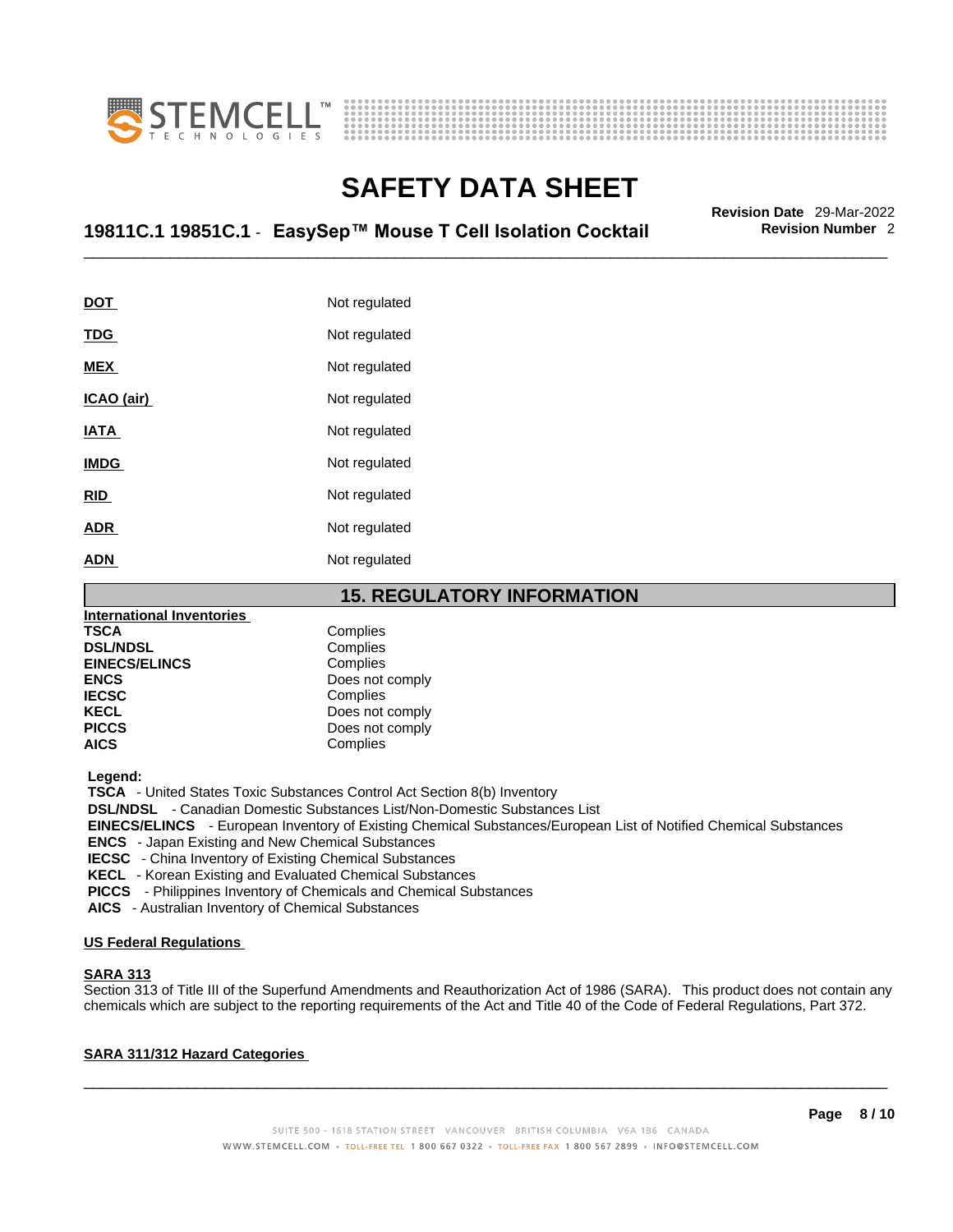



# \_\_\_\_\_\_\_\_\_\_\_\_\_\_\_\_\_\_\_\_\_\_\_\_\_\_\_\_\_\_\_\_\_\_\_\_\_\_\_\_\_\_\_\_\_\_\_\_\_\_\_\_\_\_\_\_\_\_\_\_\_\_\_\_\_\_\_\_\_\_\_\_\_\_\_\_\_\_\_\_\_\_\_\_\_\_\_\_\_\_\_\_\_ **Revision Date** 29-Mar-2022 **19811C.1 19851C.1** - **EasySep™ Mouse T Cell Isolation Cocktail Revision Number** 2

| Acute health hazard               | N٥        |
|-----------------------------------|-----------|
| <b>Chronic Health Hazard</b>      | N٥        |
| Fire hazard                       | No.       |
| Sudden release of pressure hazard | <b>No</b> |
| <b>Reactive Hazard</b>            | N٥        |

#### **CWA (Clean WaterAct)**

This product does not contain any substances regulated as pollutants pursuant to the Clean Water Act (40 CFR 122.21 and 40 CFR 122.42).

### **CERCLA**

This material, as supplied, does not contain any substances regulated as hazardous substances under the Comprehensive Environmental Response Compensation and Liability Act (CERCLA) (40 CFR 302) or the Superfund Amendments and Reauthorization Act (SARA) (40 CFR 355). There may be specific reporting requirements at the local, regional, or state level pertaining to releases of this material.

### **US State Regulations**

### **California Proposition 65**

This product does not contain any Proposition 65 chemicals.

#### **U.S. State Right-to-Know Regulations**

### **US State Regulations**

| Chemical name            | New Jersey | <b>Massachusetts</b> | Pennsylvania |
|--------------------------|------------|----------------------|--------------|
| Water                    |            |                      |              |
| 7732-18-5                |            |                      |              |
| Sodium Phosphate Dibasic |            |                      |              |
| 7558-79-4                |            |                      |              |

#### **U.S. EPA Label Information**

**EPA Pesticide Registration Number** Not applicable

### **16. OTHER INFORMATION, INCLUDING DATE OF PREPARATION OF THE LAST REVISION**

| Prepared By,                              | Quality Control. STEMCELL Technologies Canada Inc. |
|-------------------------------------------|----------------------------------------------------|
| <b>Revision Date</b>                      | 29-Mar-2022                                        |
| <b>Revision Note</b><br><b>Disclaimer</b> | No information available.                          |